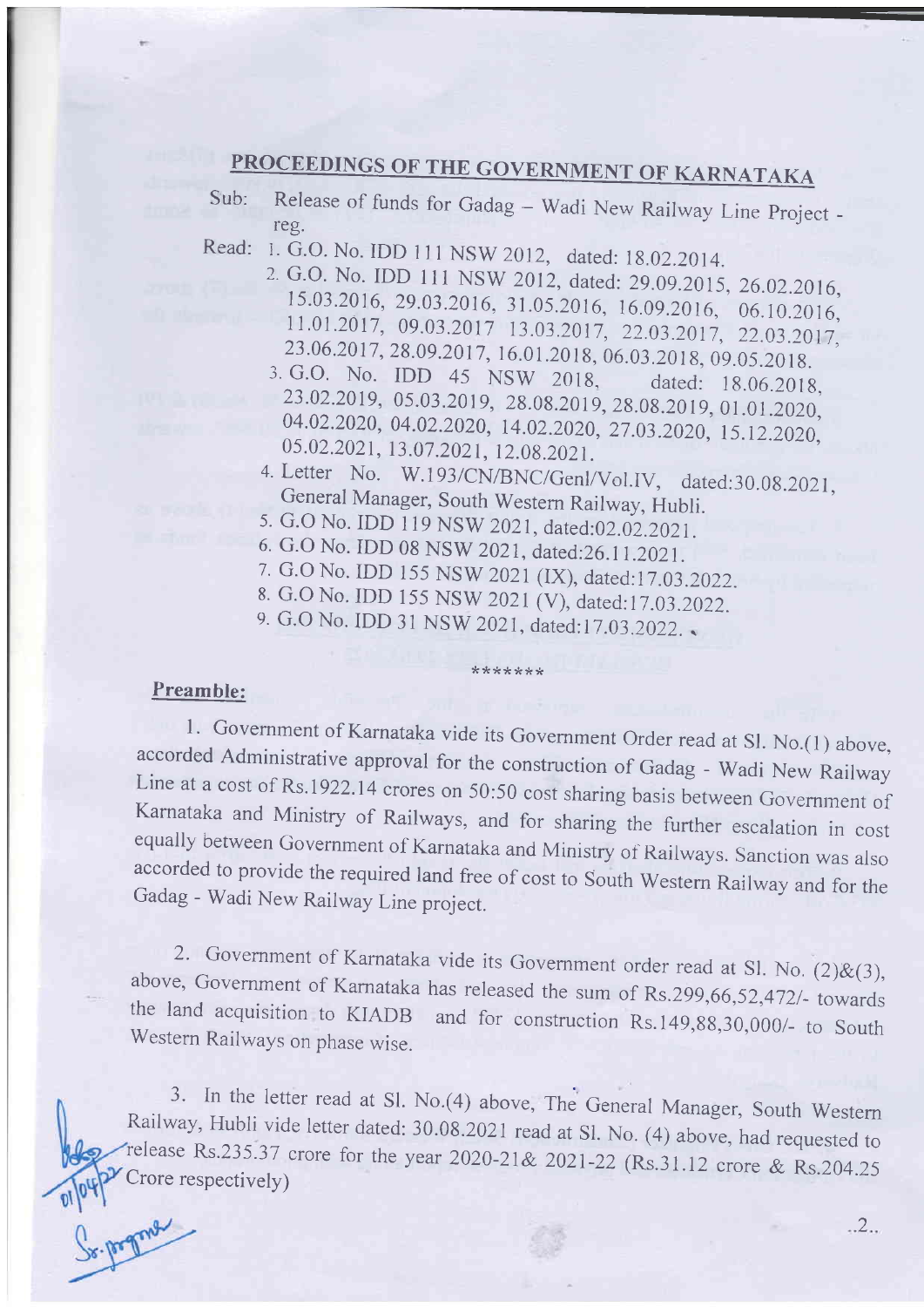4. Govcmmcnt of Karnataka vidc its Govcrnmcnt ordcr rcad at Sl. No. (5)&(6), above. Government of Karnataka has released the sum of Rs. 8,31,79,809/- towards the land acquisition to KIADB and for construction Rs.l 1,06,00,000/- to South Western Railways.

5. Covernment of Karnataka vide its Government order rcad at Sl. No.(7) abovc, Government of Karnataka has released the sum of Rs.180,45,00,000/- towards the construction South Western Railways.

6. Government of Karnataka vide its Government order read at Sl. No.(S) & (9) above, Government of Karnataka has released the sum of Rs.120,00,00,448/- towards the land acquisition cost to KIADB.

7. The proposal submitted by the South Western Railway at S1.No.(4) above as been examined. Still Government of Karnataka has to release the balance funds as requested by South Western Railway and hence this order.

# GOVERNMENT ORDER NO: IDD 120 NSW 2021 BENGALURU. DATED: 29.03.2022

1. In the circumstances explained in the Preamble, sanction of the Govemment is accorded for release of Rs.20,00,00,000/- (Rupees Twenty Crore only) to the Financial Advisor and Chief Accounts Officer, (Construction), South Western Railway, towards the share of Government of Karnataka for the construction of Gadag - Wadi New Railway Line project.

2. This expenditure shall be met under the Head of Account "5465-01-190-3-05- 133 Cost sharing Railway Projects-Special Development Plan.

3. The Director, K-RIDE, Bengaluru is authorized to draw this amount on <sup>a</sup> payee's receipt duly countersigned by the Under Secretary to Government, Infrastructure Development Department. K-RIDE shall in turn deposit the same amount to the Financial Advisor and Chief Accounts Officer, (Construction), South Western Railways, Bangalore.

4. The Chief Engineer (Construction) South Westem Railways, Hubli shall furnish the Utilization Certificate and physical progress report along with photographs.

a J